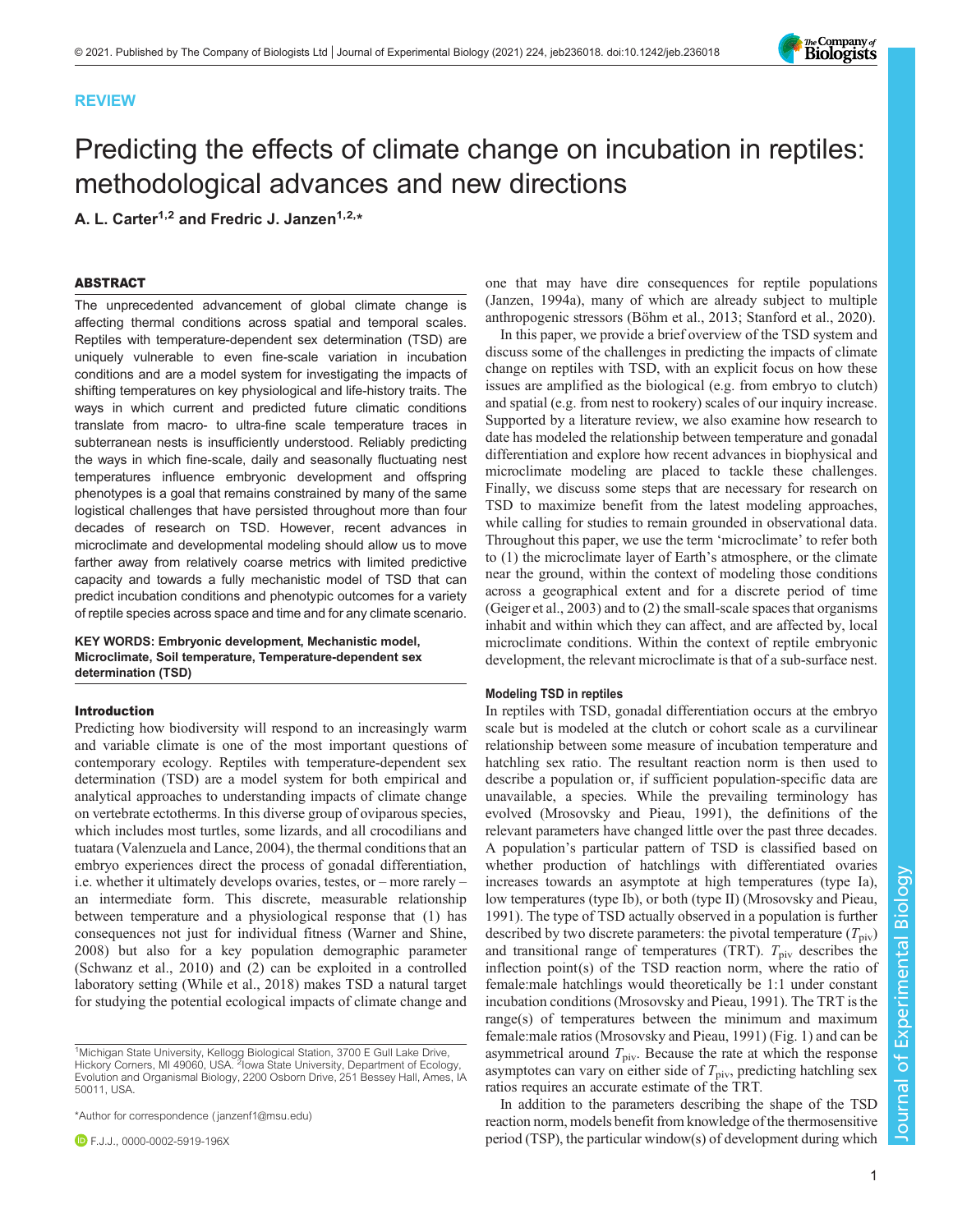<span id="page-1-0"></span>

Fig. 1. Plot showing the general shape of a symmetrical sex ratio reaction norm in reptiles with temperature-dependent sex determination, referenced to the clutch or population scale. Regardless of type, the relationship asymptotes at both high and low temperatures. However, species that display a type I pattern have asymptotes for production of both female and male hatchlings, while species with type II temperature-dependent sex determination (TSD) produce females at both low and high thermal extremes and males at intermediate temperatures. The type II pattern of TSD is also characterized by both low and high values for the transitional range of temperatures (TRT) and the pivotal temperature  $(T_{\text{piv}})$ . Note that the curve does not always asymptote at 0 and 100%, nor is it always symmetrical around  $T_{\text{piv}}$ .

temperature affects hatchling sex ratio (note that the TSP is defined at the clutch scale or coarser) [\(Mrosovsky and Pieau, 1991\)](#page-9-0). While the TSP itself is not included explicitly as a model parameter, only the thermal regime experienced during this period is typically used to define the 'incubation temperature' [\(Fuentes et al., 2017\)](#page-8-0). The conditions embryos experience outside of the TSP affect the rate of development and, thus, the total amount of development completed at a given time point but do not have an impact on the outcome of gonadal differentiation. Probably because of the relative difficulty inherent in pinpointing the TSP via temperature-shift experiments (reviewed in [Janzen and Paukstis, 1991](#page-8-0)), it has received little explicit attention in the TSD literature, relative to the TRT and  $T_{\text{piv}}$ . The TSP is often described as the 'middle third of development', an estimate based on results from shift experiments using two or more constant temperatures (but see [Nelson et al., 2010](#page-9-0)). However, the range of developmental stages that correspond to the TSP can vary considerably within and among species, depending on the constant temperatures used in those experiments ([Janzen and Paukstis, 1991](#page-8-0); [Mrosovsky and Pieau, 1991\)](#page-9-0). In addition, 'heatwave' incubation experiments, in which embryos are exposed to short periods of relatively high or low temperatures, have shown that actual gonadal phenotypes can differ from those predicted when models assume equal effects of incubation temperature throughout the middle third of development ([Woolgar et al., 2013\)](#page-9-0).

Even if the TSP could be adequately described as the middle third of development, we could not precisely identify the TSP using time (e.g. 'days from oviposition' or 'duration') as a proxy, unless incubation conditions were highly stable [\(Fuentes et al., 2017](#page-8-0)). In addition, climate change will probably shift the timing of the TSP via increasing incubation temperatures and, consequently, development rates or via a shift in nesting phenology, or both ([Telemeco et al.,](#page-9-0) [2013\)](#page-9-0). Ideally, we would quantify the TSP as a range of percentage development, during which the outcome of gonadal differentiation remains indeterminate. Using the non-linear, direct relationship between temperature and embryonic development rate [\(Georges](#page-8-0) [et al., 1994; Girondot and Kaska, 2014; Girondot et al., 2018\)](#page-8-0) would reduce a substantial source of imprecision in predictions ([Carter et al.,](#page-8-0)

[2019\)](#page-8-0), potentially improving the accuracy of TSD models under fluctuating incubation conditions, generally, and as both the mean and variance of temperatures shift due to climate change. In practice, most estimates of the TSP remain too coarse to inform rigorous climate change-focused studies.

The various non-linear models used to predict development rates and hatchling sex ratios in reptiles with TSD have been reviewed most recently and comprehensively by [Fuentes et al. \(2017\)](#page-8-0) and Abreu-Grobois et al., (2020) and implemented in the R package 'embryogrowth' [\(https://rdrr.io/cran/embryogrowth/\)](https://rdrr.io/cran/embryogrowth/). However, models of TSD describe processes that take place at spatial scales from local ( populations) to fine (rookeries) to ultra-fine (nests) and at fine temporal scales, typically hourly or daily. To predict the impacts of a warming climate on embryonic development and hatchling sex ratios in reptiles with TSD, we must pay particular attention to how changes in scale affect the accuracy and precision of model predictions. The challenges of modeling TSD at the broad spatial and temporal scales typically sought by climate change ecology have rarely been explicitly addressed.

# The challenge of translating TSD among scales

Two main problems of scale are inherent to research on TSD. The first, and the one that has received greater attention in the literature, is that we model an embryo's thermal developmental response at a coarser biological scale (i.e. clutch, cohort or population). Natural variation in abiotic conditions can lead to phenotypic outcomes that are difficult to predict, even if the number of possible outcomes is small. Conceptually, the relationship between an environmental variable and a phenotypic outcome at the organismal scale can take three forms: one-to-one, one-to-many, or many-to-one. We can safely assert that TSD in reptiles takes the latter form. The number of possible outcomes is very low (i.e. a single embryo may develop ovaries, testes or an intermediate form), but many patterns of natural incubation conditions appear to result in the same discrete outcome.

Both empirical and modeling approaches to TSD have recognized this many-to-one relationship implicitly by defining and estimating proxy variables (i.e.  $T_{\text{piv}}$ , TRT and TSP) that attempt, with varying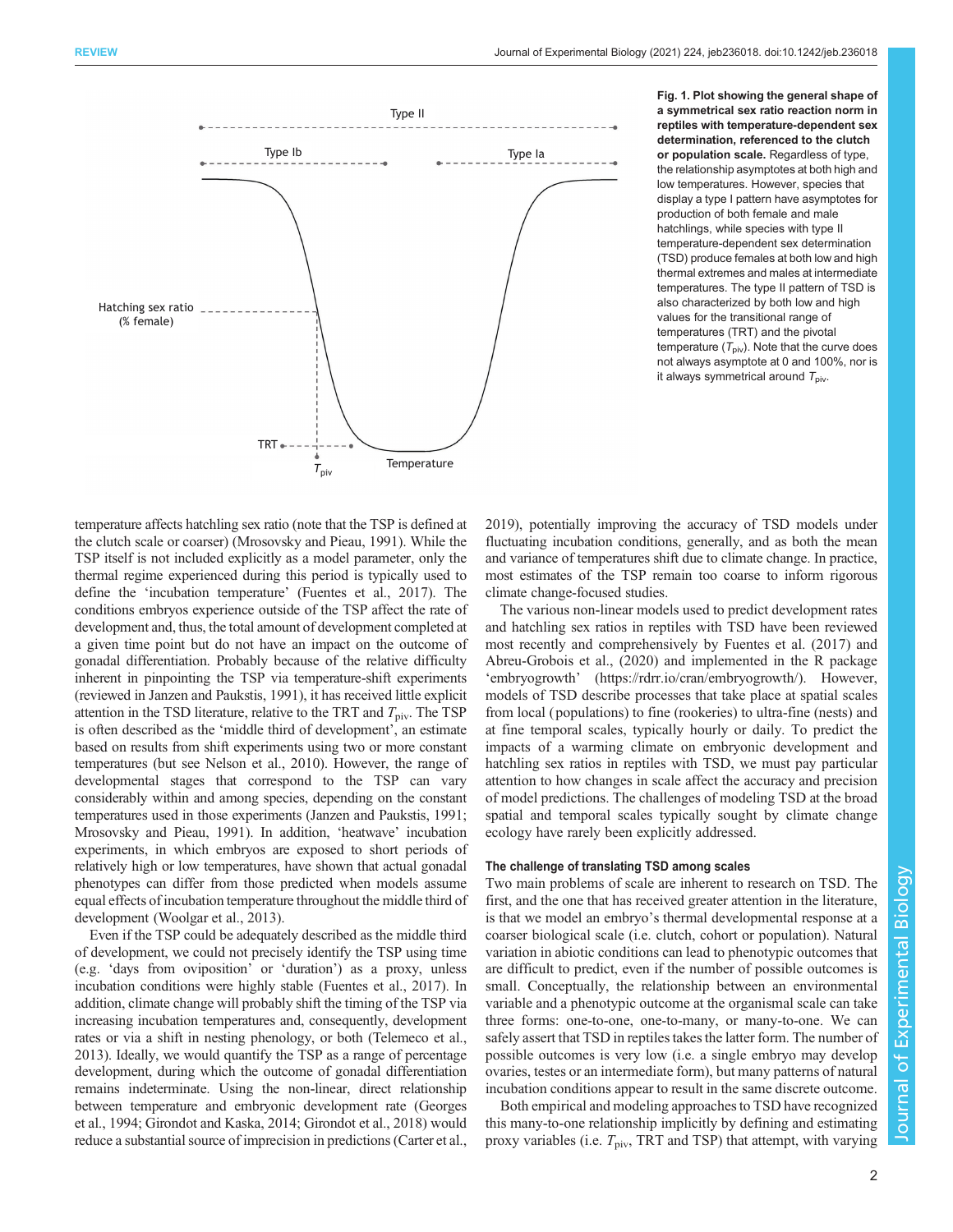degrees of success, to translate the phenotypic outcomes of natural incubation conditions to the laboratory environment, and vice versa. To predict the outcome of gonadal differentiation in reptiles with TSD, current models require three, interdependent pieces of information: (1) the period(s) of time  $-$  during incubation  $$ during which gonadal differentiation occurs, (2) the incubation temperature during that period of time, and (3) the relationship between that incubation temperature and the sex ratio of the clutch or cohort. Each of these variables, derived from past constantincubation experiments, introduces error into the model, which is then aggregated and potentially amplified in the resultant prediction. That modeled sex ratios are sometimes wildly inaccurate compared with those observed in natural nests is not particularly surprising.

Regardless of what proxies are used to describe the relationship between temperature and gonadal differentiation, we model TSD at the cohort scale, in terms of hatchling sex ratio: percentage female or percentage male, where hatchlings with intermediate gonads are typically excluded ([Mrosovsky and Pieau, 1991](#page-9-0)). Sex ratios are often binned into 'all female', 'all male' or 'mixed' nests. However, coarsening the data resolution so that a nest containing 20% female hatchlings is binned into the 'mixed' category with a nest containing 80% female hatchlings would seem to serve little useful purpose, especially given that reptiles with TSD are a research focus within the context of climate change due specifically to the risk of demographic collapse and local extinction in populations with highly skewed sex ratios [\(Grayson et al., 2014; Janzen, 1994a](#page-8-0); [Mitchell et al., 2010; Schwanz and Janzen, 2008](#page-9-0); [Valenzuela et al.,](#page-9-0) [2019](#page-9-0)). The potential consequences for a particular population in which 20% of hatchlings have ovaries versus 80% of hatchlings with ovaries would probably be very different [\(Grayson et al., 2014](#page-8-0); [Mitchell et al., 2010](#page-9-0)) and necessitate different types and degrees of management response.

Despite substantial research efforts since TSD was first described in a reptile by [Charnier \(1966\)](#page-8-0), understanding how gonadal differentiation scales up from organisms to populations has remained challenging. Even though the number of possible outcomes of gonadal differentiation is few and finite, the complexity of thermal developmental plasticity does not translate exactly, or even well, between biological scales. This incongruity was perhaps inevitable. In the same paper that settled the definitions of the proxy variables now used widely in TSD research, [Mrosovsky](#page-9-0) [and Pieau \(1991\)](#page-9-0) explicitly cautioned against using clutch-scale estimates derived from constant-incubation laboratory experiments – often of only a few clutches – to represent wild populations. We should perhaps not be surprised that the predicted sex ratio differs depending on what proxy is used to estimate it ([Fuentes et al., 2017\)](#page-8-0). In addition, where data are available to validate predicted sex ratios, model performance varies considerably, depending on how the sex ratio itself is quantified in the validation dataset. For example, in addition to hiding important variation, binning the sex ratio of nests into discrete 'all female', 'all male' and 'mixed' categories [\(Telemeco et al., 2013](#page-9-0)) inflates model precision, compared with using stricter numerical criteria ([Carter et al., 2019](#page-8-0)).

As climate change necessitates that research aims shift increasingly from acquiring an empirical understanding of TSD to predicting the impacts of increasing temperatures, greater caution is warranted when making decisions about how to model TSD, especially in populations for which few validation data are available. Even small differences between laboratory-derived proxies and the 'real' thermal responses of wild populations could lead to realized sex ratios that are vastly different from expected, based on modeling efforts. However, a perfect biophysical model of TSD, regardless of the biological scale it reflects, is useless without accurate and precise temperature data to drive it. Thanks to the ubiquitous iButton (Maxim Integrated) and other low-power, lowcost temperature data loggers, we can directly measure the abiotic environment inside nests as a proxy for the conditions experienced by individual embryos with relative ease. However, we are logistically constrained in the number of nests we can sample over both space and time. This limitation is a component of the second and, we argue, more critical issue that needs to be addressed in attempts to model the impacts of climate change on reptile sex ratios.

The second problem of scale, and the one that has received less attention in the TSD literature, is that understanding how climate change will affect gonadal differentiation requires not only scaling physiological responses up from organisms to populations but also scaling climatic processes down. Although incubation in natural nests is obviously not constant, our empirical understanding of TSD is based largely on experiments conducted under constant incubation conditions ([Janzen and Paukstis, 1991;](#page-8-0) [While et al., 2018\)](#page-9-0), probably because the climate chamber technology needed to simulate more realistic conditions has not been accessible to most researchers. Thus, a substantial amount of effort has been dedicated to identifying or defining temperature variables that represent the stochastically fluctuating diel cycles of natural incubation and that reproduce the physiological effects of temperature fluctuations ([Bowden and Paitz,](#page-8-0) [2018\)](#page-8-0) with a single value (reviewed in [Girondot et al., 2010](#page-8-0)).

Increasingly, both empirical and modeling approaches to TSD research are investigating methods that account for fluctuating diel temperature cycles, because summary variables (e.g. mean temperature) are poor correlates of hatchling sex ratio. In the predictive context, the most widely used temperature proxy is the constant-temperature equivalent (CTE), which was derived as a more accurate alternative to the mean ([Georges, 1989\)](#page-8-0) and represents incubation temperature as a single value based on development rate. The CTE is the temperature at the developmental median, i.e. the point at which 50% of development has occurred. However, the median can be referenced to the entire incubation period, to the middle third of incubation (time-based), or to the middle third of development ( physiology-based) and, depending on the chosen definition, makes various assumptions about the effect of temperature on development rate and whether the growth rate itself affects gonadal differentiation. The predicted sex ratio can vary by more than 10%, depending simply on how the CTE is defined and weighted [\(Fuentes et al., 2017\)](#page-8-0).

Another recently developed solution is the weighted cumulative temperature unit (CTU), which – similarly to a degree-time model – is the sum of hourly deviations from  $T_{\text{piv}}$  multiplied by the corresponding development rate and expressed as a daily value [\(Valenzuela et al.,](#page-9-0) [2019](#page-9-0)). Both the CTE and CTU define development as a function of hourly or daily incubation temperature. Thus, both require temperature data on a fine temporal scale and, as predictions are being made for a single clutch, an ultra-fine spatial scale. This pre-requisite is where most analytical studies rely on thermal profiles recorded in actual nests or otherwise from within known nesting areas (e.g. at random points). Availability of these data has been identified as a key limitation on efforts to model the effects of fluctuating incubation conditions on embryonic development [\(Bowden and Paitz, 2018](#page-8-0)). However, we argue here that it is our reliance on these data as model inputs, rather than their availability per se, that limits our ability to predict hatchling sex ratios in the face of climate change.

Earlier research that sought to predict the effects of climate change on reptiles with TSD tended to use a proxy-based approach,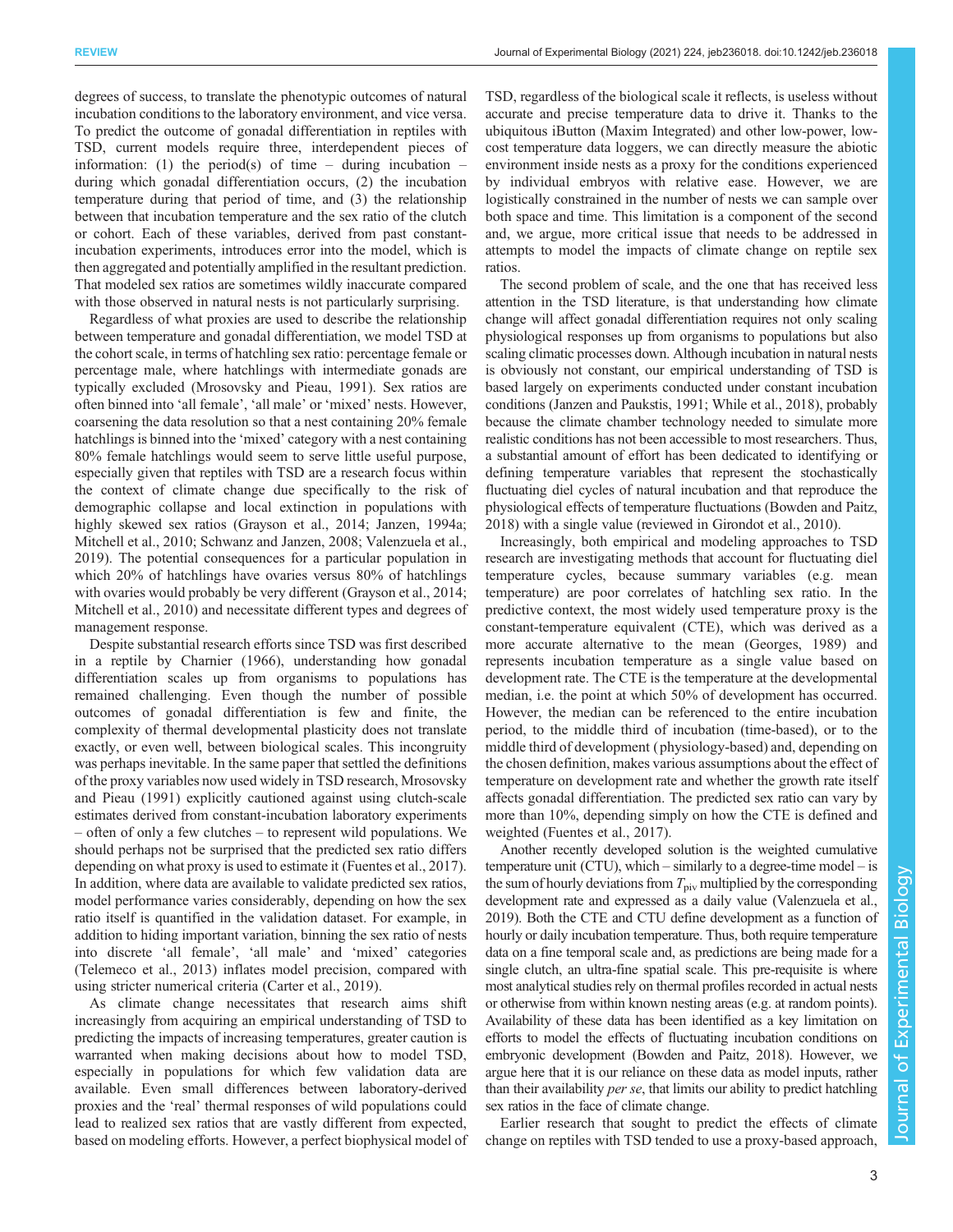where a single measure of local environment was associated with measured sex ratios. For example, [Janzen \(1994a\)](#page-8-0) and Refsnider and Janzen (2016) used mean July air temperature from a proximate weather station as a stand-in for incubation conditions during the TSP to estimate hatchling sex ratios of painted turtles (Chrysemys picta), given an increase in that mean of 4°C. [Schwanz and Janzen](#page-9-0) [\(2008\)](#page-9-0) used cumulative heating degree-days of the prior winter to examine how climate-linked shifts in nesting phenology might affect incubation temperatures and, thus, sex ratios in painted turtles. The relationship between vegetation cover  $-$  as a proxy for incident solar radiation, which affects substrate temperature – and sex ratio has also been investigated [\(Doody et al., 2006; Janzen, 1994b;](#page-8-0) [Schwanz](#page-9-0) [and Janzen, 2008](#page-9-0)). These and other correlative approaches are limited in their ability to extrapolate to novel climate scenarios and, more importantly, do not capture the temporal heterogeneity that developing embryos actually experience – or in the case of whole nests, spatiotemporal heterogeneity – regardless of climate [\(Potter](#page-9-0) [et al., 2013; Sears et al., 2011](#page-9-0)). However, studies that record more realistic nest temperatures (i.e. hourly substrate temperatures) do not necessarily relate them directly to embryonic development. [Bevan](#page-8-0) [et al. \(2019\)](#page-8-0) recorded hourly sand temperatures at 130–140 points across nine nesting beaches used by Kemp's ridley sea turtles (Lepidochelys kempii) annually for 4 years, a substantial and laudable effort. However, they used a much-coarsened comparison of contemporary mean temperatures across the entire nesting season to speculate about the impacts of climate change on incubation.

One strategy for using available nest thermal profiles to simulate climate change is to transform contemporary hourly data to reflect predicted increases in mean and variance ([Stouffer and Wetherald,](#page-9-0) [2007](#page-9-0)). For example, [Valenzuela et al. \(2019\)](#page-9-0) applied an affine transformation to hourly thermal profiles recorded in nests, increasing their variance by  $\pm 2$ ,  $\pm 4$  or  $\pm 6^{\circ}$ C to simulate climate warming. This approach is a substantial improvement over extrapolating coarse measures of local environment to coarse developmental outcomes. However, it ignores the likelihood that, as the climate warms, maximum daytime temperatures during incubation should increase less than minimum night-time temperatures [\(Davy et al., 2017\)](#page-8-0). That is, the pattern of thermal fluctuations at nest depth will probably look increasingly like a double sine pattern, with more extreme highs and dampened lows. Thus, symmetrical changes in variance are unlikely to accurately and precisely capture real nest thermal profiles in the future.

Regardless of the transformation applied, methods that rely on existing thermal profiles as model input are spatially constrained to predicting incubation temperatures for points at which temperature data have already been recorded. No method of direct sampling can capture future incubation conditions. We can see the implication of this limitation most readily in sea turtles, all seven species of which have TSD. Some nesting beaches are already warm enough to incubate embryos at temperatures approaching the high-temperature asymptote, producing 99% female hatchlings [\(Jensen et al., 2018\)](#page-8-0). In addition, depending on the degree of climate warming actually experienced, beaches that are now identified as critical sea turtle nesting habitat may be inundated by sea-level rise over the coming decades ([Fish et al., 2008](#page-8-0); [Fuentes et al., 2011](#page-8-0); [Mazaris et al., 2009\)](#page-9-0). Similarly, painted turtles, common snapping turtles (*Chelydra*) serpentina) and other aquatic species that nest terrestrially are experiencing loss of nesting grounds due to development [\(Lambert](#page-9-0) [and Steen, 2019; Steen et al., 2012\)](#page-9-0). In the case of both marine and freshwater turtles, we could spend substantial effort sampling rookeries that, in a few decades, will no longer exist. We need to be able to predict incubation conditions for locations that are not currently nesting areas. Thus, predictive models that do not rely on

contemporary nest thermal profiles to predict sex ratios under warmer climates are key to identifying populations for which the risk of climate change to embryonic development is highest.

Thanks to continental and global scale research networks and remote sensing platforms, the scientific community has access to abiotic datasets at previously unattainable scales that, in some cases, have been extrapolated to relatively fine spatial and temporal resolutions ([Abatzoglou, 2013;](#page-8-0) [Maclean et al., 2017\)](#page-9-0). Ideally, we could make realistic predictions about the impacts of climate change on embryonic development at these same scales and for any possible nesting location and climate scenario. However, remote sensing platforms that collect environmental data record primarily air and surface temperatures. In addition, microclimate conditions often vary substantially, over both space and time, from the data available in gridded macroclimate [\(Faye et al., 2016; Hannah et al., 2014](#page-8-0)) and microclimate ([Kearney et al., 2014b](#page-8-0)) layers. Climate change is modeled anywhere on a global to regional spatial scale and on a temporal scale of seasons, years or decades. Hourly surface [\(Faye et al.,](#page-8-0) [2016](#page-8-0)) and substrate (A.L.C., unpublished data) temperatures can vary on a spatial scale of a few centimeters. Although developing embryos are subject to the effects of their incubation environments instantaneously and at an ultra-fine spatial scale (i.e. the fourdimensional microclimate of an individual nest), the majority of research on TSD has not considered the effects of this spatial mismatch on predictions of embryonic development in wild populations.

Coupled with the high sensitivity of developmental outcomes, the implication of ultra-fine scale, natural variation in substrate temperatures is that the thermal differential among individual nests may be sufficient to shift hatchling sex ratios significantly from coarser (e.g. cohort scale) predictions. Thus, the spatial resolution of both the developmental and microclimate components of TSD models should, if at all possible, match that scale. However, adding in the logistical constraints on collecting real nest thermal profiles creates a trade-off between model resolution and model scale. The general solution for obtaining fluctuating incubation temperatures for unsampled locations or as-yet unrealized climates is to simulate them. Using a sinusoidal function to downscale daily air temperature minima and maxima to hourly values, a method borrowed from the field of building design [\(Chow and Levermore, 2007](#page-8-0)), then decreasing the mean and dampening the variance to account for the transfer of thermal energy through the substrate ([van Wijk and de](#page-9-0) [Vries, 1963\)](#page-9-0) is one potential means of simulating different climate change scenarios. However, mathematical approaches to simulating hourly temperature fluctuations, even if they are simple to implement, would be difficult to validate *in situ* and would only be representative of a range of hypothetical situations.

A step farther than simulating substrate thermal profiles as a sinusoidal function is predicting microclimate conditions mechanistically [\(Kearney and Porter, 2009;](#page-8-0) [Porter et al., 2010\)](#page-9-0). Although more computationally intensive and, arguably, data-hungry than regression analyses or other methods of curve-fitting ([Kearney](#page-8-0) [and Porter, 2009\)](#page-8-0), mechanistic models do not rely on existing microclimate data but on prevailing macroclimate conditions and local terrain to calculate microclimate conditions using the equations that describe atmospheric and soil physics [\(Barton et al., 2018](#page-8-0); [Kearney and Porter, 2017](#page-8-0); [Porter et al., 2010\)](#page-9-0). Using mechanistic approaches, we can predict substrate temperatures at locations that have not previously been monitored for reptile nesting activity and for historical or hypothetical future climates [\(Fig. 2\)](#page-4-0). In addition, models that do not rely on microclimate-scale inputs should not be constrained by scale. Thus, we can predict incubation temperatures at any spatial resolution.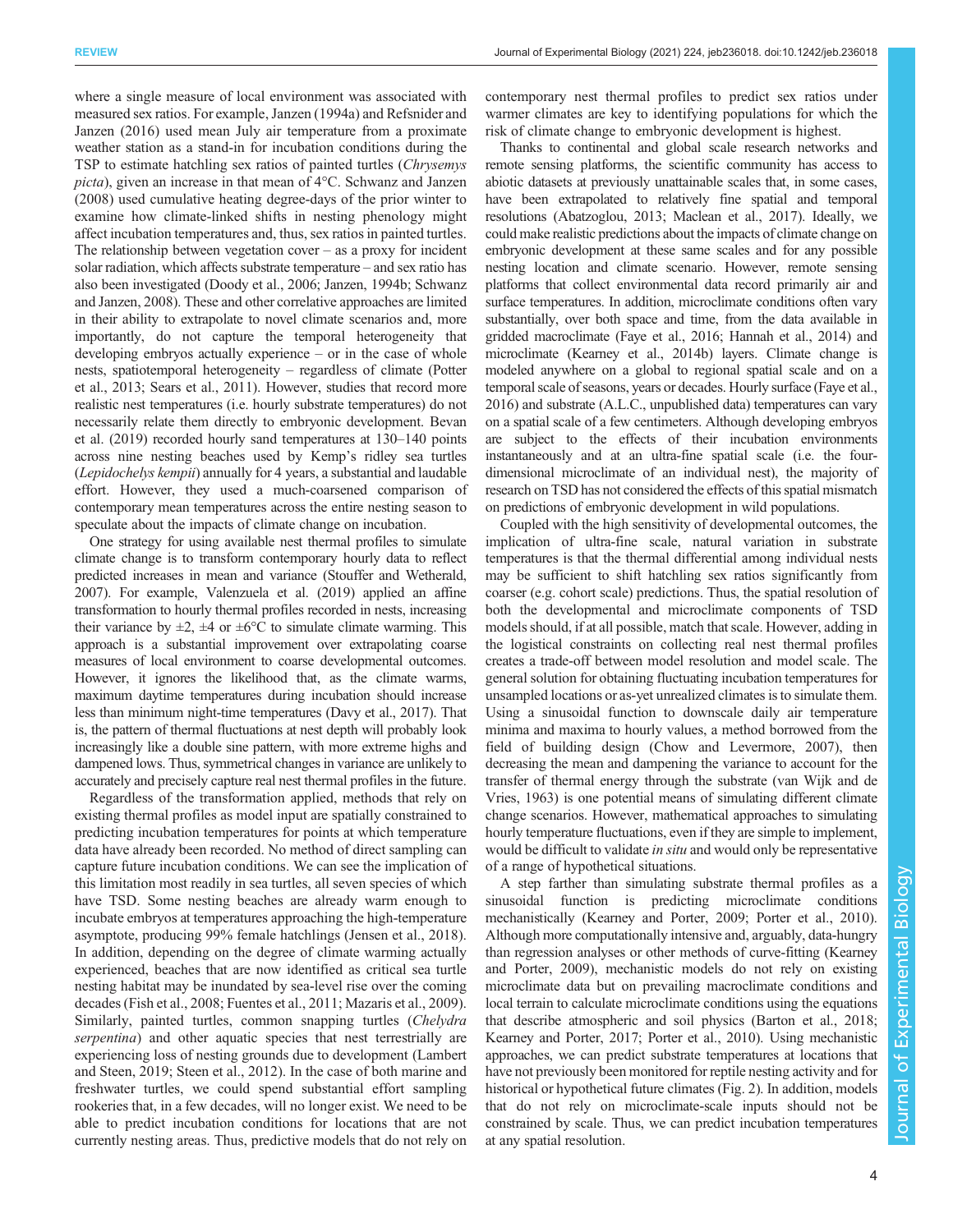<span id="page-4-0"></span>

Fig. 2. System diagram of a mechanistic microclimate model, showing the directionality of the macroclimate parameters that drive surface ( $T_{\text{surface}}$ ) and substrate ( $T_{\text{substrate}}$ ) temperatures. Conditions are predicted at user-defined altitude(s) (+Z) or depth(s) (-Z), the latter of which is the variable of greatest interest to research on thermal developmental plasticity in reptiles. Air temperature ( $T_{\text{ref}}$ ) and velocity ( $V_{\text{ref}}$ ) are recorded at the same reference height. Modified from [Porter et al. \(2010\)](#page-9-0).

So far, the development of mechanistic models for reptilefocused research has centered primarily on physiology, particularly thermal performance. However, a few studies have used mechanistic approaches to model substrate conditions, specifically within the context of TSD. [Mitchell et al. \(2008\)](#page-9-0) used the microclimate module of Niche Mapper ([McCullough and Porter, 1971; Porter, 2002\)](#page-9-0), perhaps the most-recognized mechanistic modeling framework (authors' personal observations), to simulate hourly incubation temperatures under climate change, then predicted hatchling sex ratios and hatching phenology using the Sharpe–DeMichele model [\(Schoolfield et al., 1981](#page-9-0)) for a population of tuatara (Sphenodon punctatus), one of the few species of reptiles with type Ib TSD [\(Mitchell et al., 2006\)](#page-9-0). They ran multiple climate-change simulations for 52 actual nests but more than 27,000 grid cells across an entire island at a spatial resolution of 0.5 m, a scope of analysis that would be impossible with direct sampling.

The ability to simulate hourly incubation temperatures to within 2°C of 'real' values [\(Carter et al., 2015, 2018; Kearney et al.,](#page-8-0) [2014b\)](#page-8-0), with no constraints on spatial resolution, is invaluable for predicting hatchling sex ratios at the nest scale. However, although the subroutines were developed nearly 50 years ago, Niche Mapper has not seen wide adoption in TSD research, or in ecology more generally, perhaps due to the relative difficulty in implementing the original Fortran subroutines for researchers with little experience in computer science (authors' personal observations). However, with the development of the 'NicheMapR' package for R [\(Kearney and](#page-8-0)

[Porter, 2017](#page-8-0)) and its integration with multiple physiological models [\(Kearney and Porter, 2020](#page-8-0)), we anticipate increased interest in both it and other mechanistic approaches. The main constraint on running mechanistic models at ultra-fine spatial resolutions is computational. To overcome that challenge, [Carter et al. \(2018\)](#page-8-0) simulated substrate temperatures for three climate scenarios at five soil depths using the R-implementation of the Niche Mapper subroutines, at 500 random points (i.e. potential nests), a manageable sample size for a personal computer. They then used a geostatistical approach to interpolate CTEs, again estimated using the Sharpe–DeMichele development model, for tuatara across a 1 m grid containing more than 480,000 cells [\(Carter et al., 2018\)](#page-8-0). Although the amount of error in interpolated CTEs was less than 2°C in most cases, that is high enough to drastically affect sex ratio predictions, especially for species with a relatively narrow TRT.

At this point, we are left with a mounting body of studies on thermal developmental plasticity in reptiles, much of it motivated by decades-old theory and experimental convention, now confronted (often awkwardly) by advanced technological and modeling developments. Our perspective is that future research efforts on this increasingly critical topic would be most productive if implemented with these advances at the forefront. We further this conversation by first providing an overview of research on thermal developmental plasticity, specifically TSD in reptiles, over the last 50 years, including a review of the literature, focusing on experimental approach.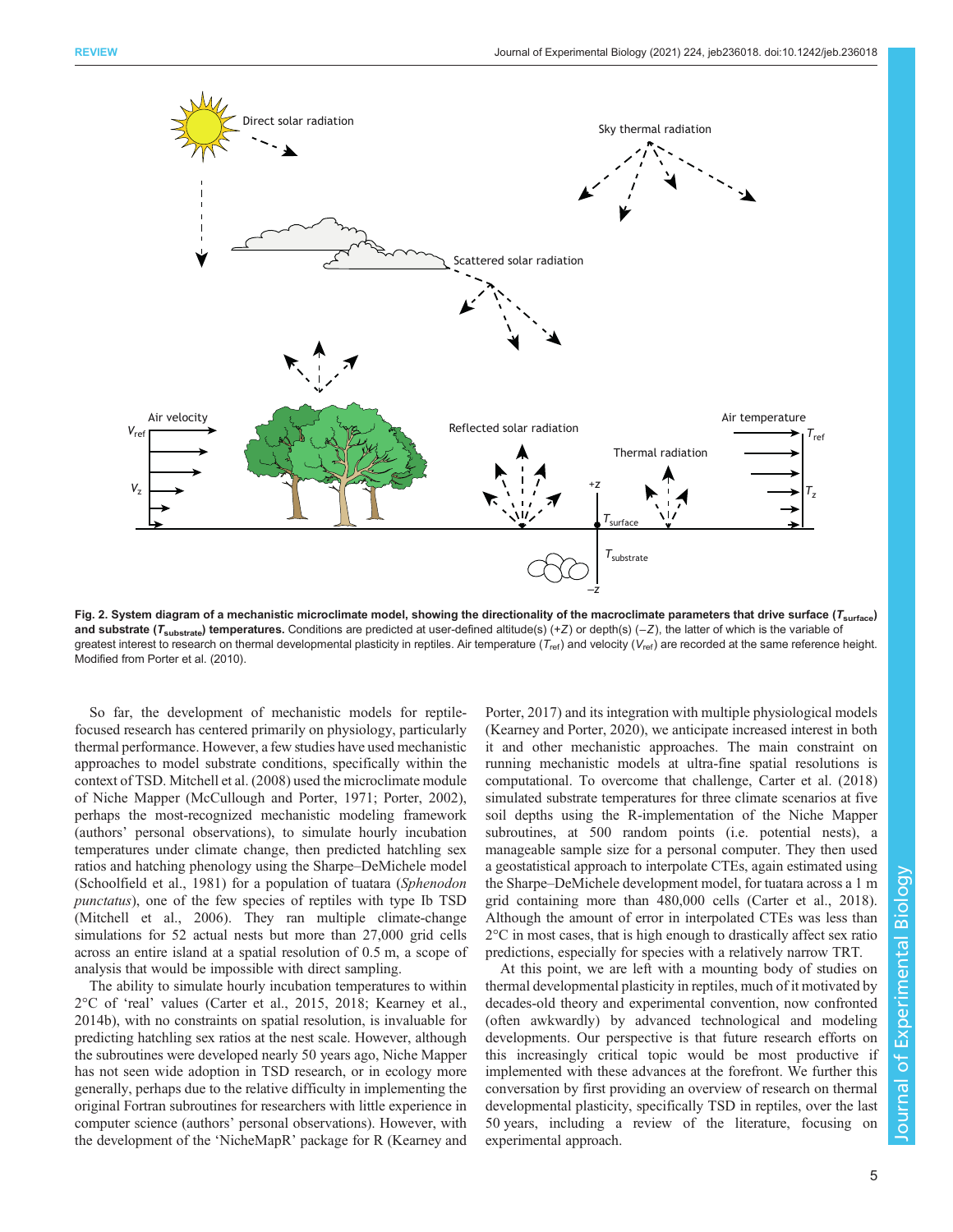#### Literature review

We accessed the Reptile Development Database (RepDevo; [https://](https://github.com/RepDevo/ReptileDevelopmentDatabase?) [github.com/RepDevo/ReptileDevelopmentDatabase?](https://github.com/RepDevo/ReptileDevelopmentDatabase?)), a collection of research on thermally mediated developmental plasticity in oviparous reptiles ([Noble et al., 2018\)](#page-9-0), to identify relevant literature. Rather than relying on the database itself, which uses relatively strict inclusion/exclusion criteria, we filtered the associated 'citations.csv' file to identify studies from the past 50 years in which either (1) eggs were incubated in the laboratory through at least the middle-third of development, and multiple temperature treatments were reported, regardless of the trait(s) being measured, and/or (2) incubation temperatures were measured in nests in situ. We filtered the citations file, which includes papers published from 1969 to 2016, as well as a list of studies published from 2016 to 2018 that have been tagged for potential inclusion in a future release of RepDevo (Lisa Schwanz, personal communication). In addition, we conducted a search in Web of Science version 5.35 using the RepDevo search terms [\(Noble et al., 2018\)](#page-9-0) for papers published from 2019 to mid-2020.

From those lists, we excluded papers that did not focus on an oviparous, non-avian reptile; were conference abstracts; were laboratory studies that did not report at least two temperature treatments; incubated cells or tissues, rather than whole eggs; or were unavailable or otherwise inaccessible or irrelevant ([Noble](#page-9-0) [et al., 2018\)](#page-9-0). Although we excluded papers with unclear methods, we did not exclude studies that had used a flawed design or analysis (e.g. variable confounding or low sample sizes) or on the overall study aims or approach (e.g. simulations of climate change using temperature shift experiments or hormonal manipulations). These liberal inclusion criteria allowed us to create a timeline of research focus and intent that, even if some studies were not necessarily rigorously executed, provides a more complete picture of the field over time. Including papers in RepDevo, our final bibliography lists 504 papers published from 1974 to 2020, 247 of which measured or modeled hatchling sex ratios (see 'Data availability' section).

For each paper identified, we classified temperature treatments as 'constant', 'fluctuating', 'irregular' or 'shift' to differentiate among laboratory methods ([Noble et al., 2018\)](#page-9-0). Laboratory protocols including both constant and fluctuating treatments were labeled as 'fluctuating', as long as at least two fluctuating treatments were reported. We also tagged papers that modeled or directly measured hatchling sex, regardless of whether the study species is known to have TSD or whether sex was analysed explicitly as a dependent variable in the study. For example, a study on the effects of incubation temperature on size dimorphisms would still be required to record gonadal development, even though 'sex' would be an independent, rather than dependent, variable in the analysis. Finally, we searched all titles and abstracts for the keyword 'climate change' to identify studies that examined embryonic development and/or hatchling sex ratios specifically within the context of climate change.

# Results and discussion

Nearly five decades of research have sought to understand and predict the phenotypic outcomes of temperature-dependent embryonic development and sex determination in reptiles. However, the proportion of studies using non-constant temperature treatments, including those that have measured nest temperatures directly, has not increased appreciably [\(Fig. 3](#page-6-0)). Notably, 2019 was a bumper year for research on thermal developmental plasticity in reptiles, with around a third of studies that sampled hatchling sex using fluctuating temperature treatments. Overall, however, the field has not yet taken

full advantage of the available incubation technologies and modeling approaches. Here, we offer some suggestions for how to push forward research on TSD and, more broadly, thermal developmental plasticity in reptiles, to tackle the challenges presented by a warmer and increasingly variable climate. Our observations and recommendations add to, and at times echo, those already made by [Carter et al. \(2019\),](#page-8-0) [Du et al. \(2019\),](#page-8-0) [Refsnider et al. \(2019\)](#page-9-0) and [Sears et al. \(2019\).](#page-9-0)

## Shifting logistical constraints on research

One of the main limitations on our understanding of TSD in reptiles is that key model parameters, such as  $T_{\text{piv}}$ , have been estimated using data from constant-incubation experiments that do not replicate the complex developmental outcomes of actual microclimate conditions. This constraint is at least partially technological in origin. The preceding 30 years have seen incubators become increasingly smaller, more accurate and precise, and less expensive. However, the large size, high power consumption and prohibitive cost of programmable environmental chambers that can reliably reproduce fluctuating incubation conditions has remained a logistical constraint for empirical work on TSD. Even when and where researchers have access to state-of-the-art climate chambers, their still-significant space requirements limit study design and opportunities for replication. As noted by [While et al. \(2018\),](#page-9-0) empirical studies on thermal developmental plasticity in reptiles often spread a large number of eggs across very few incubation treatments (mean 4.3 per paper; [While et al., 2018](#page-9-0)), suggesting that technological constraints are significantly impeding our ability to model thermal reaction norms, even at constant temperatures. As a potential alternative to unwieldly climate chambers, [Greenspan et al. \(2016\)](#page-8-0) developed a method for converting a small, inexpensive constant-temperature incubator to a fluctuating incubator, capable of reproducing sinusoidal and stochastically fluctuating temperature profiles, using an open-source microcontroller. This or a similar approach to incubation in TSD research could greatly expand our ability to link nest thermal profiles and developmental outcomes in a statistically rigorous, reproducible way.

Another longstanding logistical challenge for research on TSD is the lack of a reliable, non-lethal and universal method for visually assessing gonadal development in very small hatchlings. Coelioscopy, a surgical technique in which a laparoscope is inserted through a small incision to inspect the gonads inside the body cavity, has been validated for marine turtles [\(Wibbels et al.,](#page-9-0) [2000; Wyneken et al., 2007\)](#page-9-0) and several species of juvenile tortoises that weigh as little as 10 g [\(Divers, 2015\)](#page-8-0). Notably, this method has also been used successfully for visual inspection of gonads in juvenile red-eared sliders (Trachemys scripta), one of the moststudied freshwater turtles with TSD. However, gonadal histology in painted turtles and other freshwater species with hatchlings that are 5 g or smaller still requires euthanasia. This limitation presents an ethical and logistical challenge that limits sample sizes and slows research. In addition, we cannot validate TSD models for threatened species, nor should we destructively sample species that are cryptic or data deficient, as lethal sampling is antagonistic to conservation goals [\(Wyneken et al., 2007\)](#page-9-0). Although minimally invasive immunoassays and blood hormone analyses have been developed for some species [\(Tezak et al., 2017, 2020](#page-9-0); [Wibbels et al., 2000\)](#page-9-0), their application seems so far to be species-specific, and blood sampling is also size-limited ([Owens, 1999](#page-9-0); [Owens et al., 1978](#page-9-0)) and potentially cost-prohibitive. Thus, the need to sex very small hatchlings and post-hatchlings remains a significant barrier to advancing research on TSD. Even so, just as this field has witnessed technological advances in nest temperature monitoring and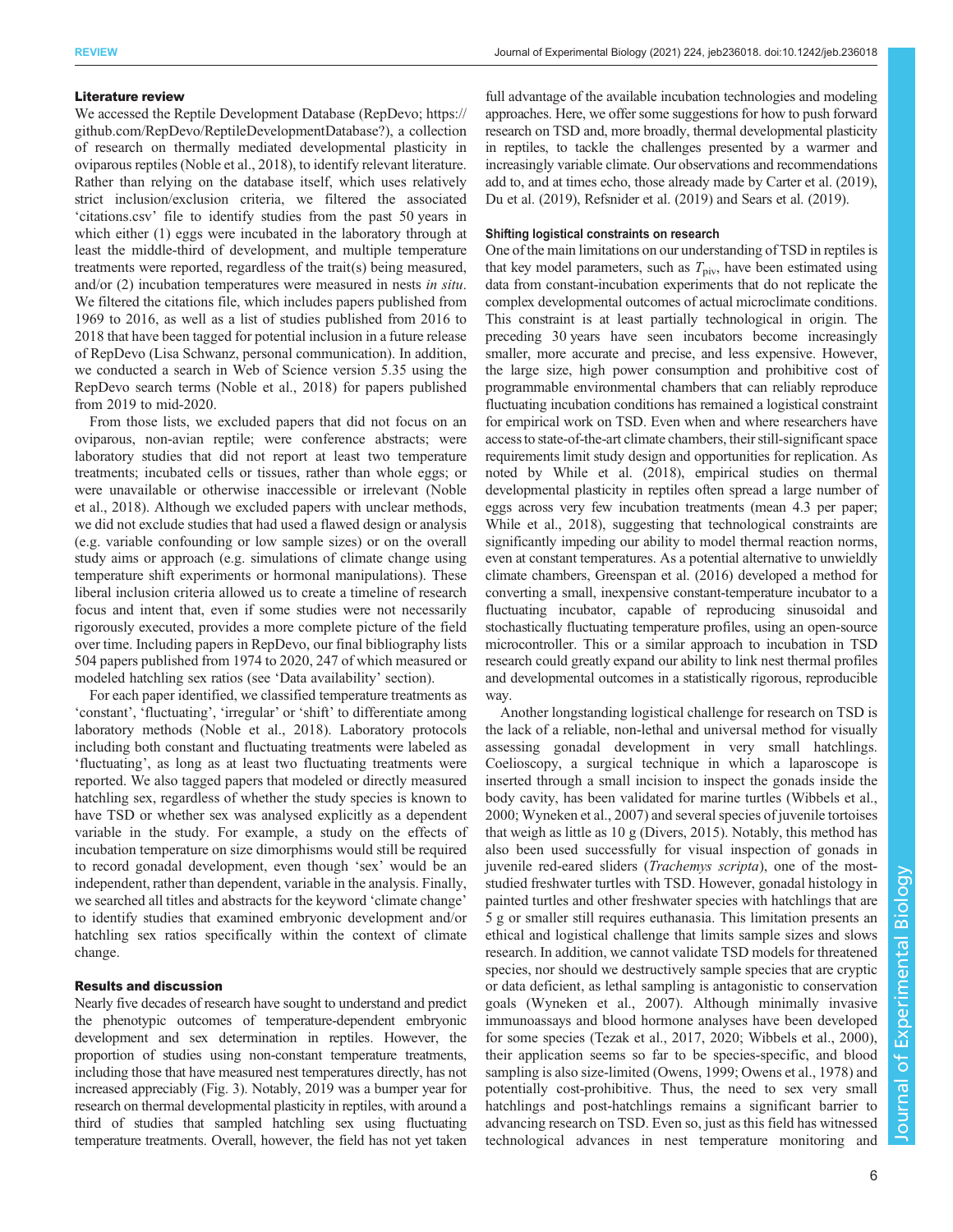<span id="page-6-0"></span>

Fig. 3. Bar plot showing the total number of papers describing reptile incubation studies (light gray) published from 1974 to mid-2020. The studies that measured or modeled hatchling sex ratios are additionally shaded by temperature treatment. The crosses (+) indicate how many studies explicitly addressed the effects of climate change on thermal developmental plasticity in each year. The timeline of citations shows the publications that have, in our opinion, contributed substantially to modeling TSD in reptiles, either by introducing new approaches or improving on existing ones. Note that the data for 2020 are incomplete, but the total number of papers published is unlikely to meet the previous year's record. Data before 2016 are from the RepDevo database ([Noble et al.,](#page-9-0) [2018\)](#page-9-0) expanded citations.

incubator design, which have the potential to revolutionize and democratize research, substantial developments in sexing methods can be expected.

#### Model species bias

Although the wide distribution and relatively high abundance of some species with TSD have certainly been beneficial to study efforts, allowing researchers to amass invaluable, decades-spanning datasets on the same populations, sampling biases may have introduced unknown complications to the field. [While et al. \(2018\)](#page-9-0) identified a substantial bias in the geographical foci of research on thermal developmental plasticity in reptiles, with the greatest number of studies – by far – published in the USA, followed by Australia. Not surprisingly, they also found a significant taxonomic bias for common North American species. Thus, much of our understanding of TSD in reptiles is based on studies with common aquatic turtles (painted turtles, red-eared sliders and common snapping turtles) and lizards (leopard geckos Eublepharis macularius and three-lined skinks Bassiana duperreyi) ([While](#page-9-0) [et al., 2018](#page-9-0)). We would also add marine turtles to the list of taxa that

could be considered models for TSD research, because much of the most recent analytical work has used data from sea turtles, especially loggerheads (*Caretta caretta*) and green sea turtles (Chelonia mydas), to fit development models [\(Abreu-Grobois et al.,](#page-8-0) [2020; Bentley et al., 2020](#page-8-0); [Girondot and Kaska, 2014; Girondot](#page-8-0) [et al., 2018;](#page-8-0) [Stubbs and Mitchell, 2018](#page-9-0)).

Regardless of geographical distribution, the model species bias in TSD research is probably due at least partly to political, economic and other logistical considerations. Research on TSD would benefit directly from supporting initiatives that seek to remove barriers to access for the global research and conservation-management communities. For example, paywalls, bundle subscriptions and other manifestations of the for-profit publication model substantially increase the difficulty of accessing the most recent papers for anyone who is not associated with a wealthy university or other institution. The English-language bias of science, generally, decreases accessibility and increases publication costs even further for researchers based outside of primarily English-speaking countries. Publishing in and accessing society journals, although they are less profit-motivated than large open-access journals, requires paying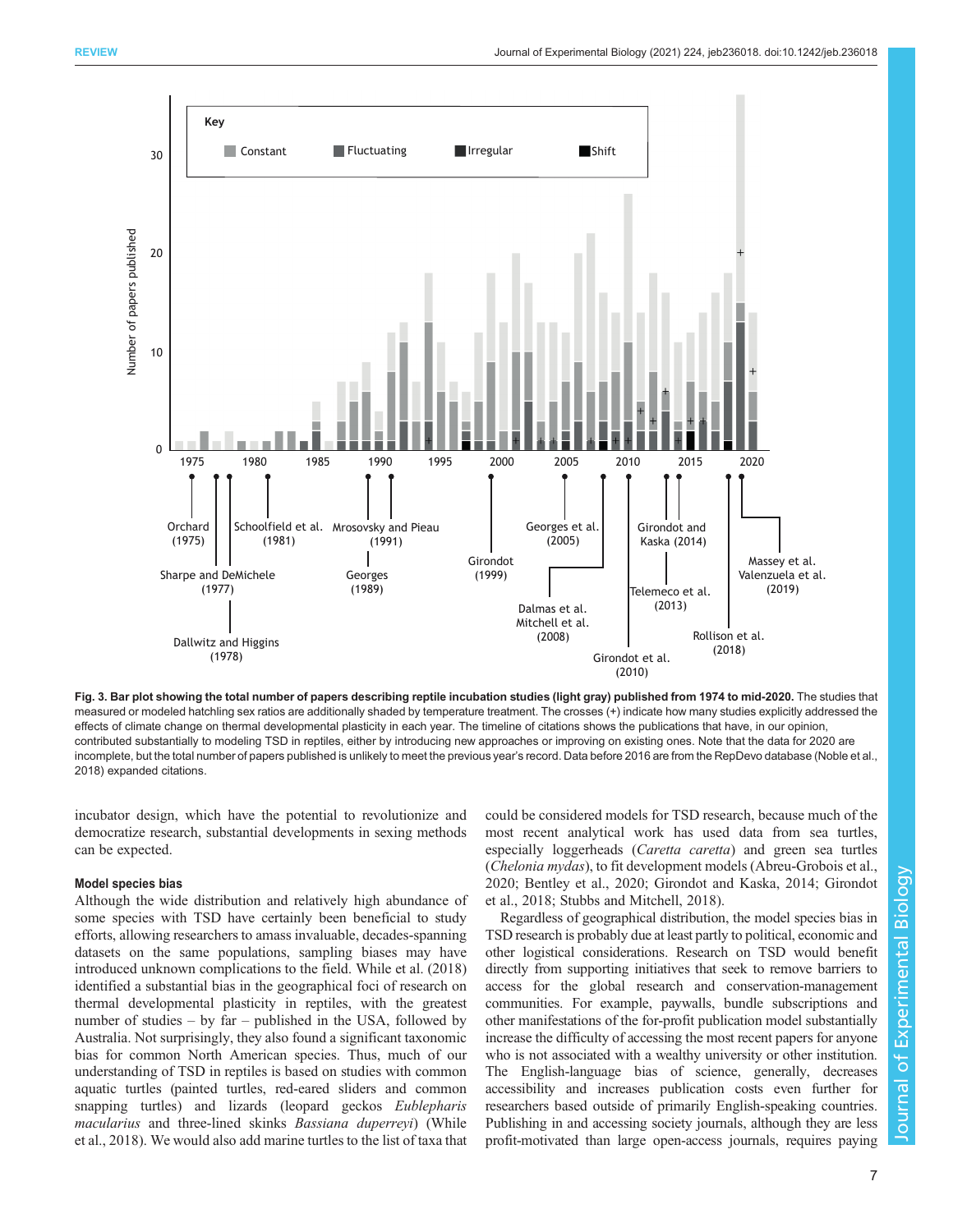annual membership fees. Perhaps a no more relevant example of publication bias can be found than in the first known report of TSD, which was published by Madeleine Charnier – in French – in the local meeting records of a West African biological society [\(Charnier,](#page-8-0) [1966\)](#page-8-0). An exciting research finding thus went largely unnoticed and was not even cited in the first study on TSD to receive widespread attention, published more than a decade later by researchers based at US institutions [\(Bull, 2004\)](#page-8-0). Practices that support equitable access to data, empirical and analytical tools, funding and publication outlets are beneficial for global research on TSD.

#### Long-term research

Our call to use modeled microclimate temperatures to drive developmental models for reptiles with TSD does not imply that 'real'substrate temperatures have become less important to the field. In contrast, the ability to mechanistically model incubation conditions for any potential nesting location and any potential climate scenario frees us to use recorded thermal profiles as a means of model validation, rather than as model inputs. In addition to collecting thermal profiles from known nesting areas, we suggest identifying and monitoring 'incubation conditions' in potential nesting areas with a variety of habitat types, with the aim of determining whether populations of reptiles with TSD will have sufficient microrefugia from climate warming available. To the extent possible, we should leverage existing research networks, such as the Long-Term Ecological Research (LTER) network and National Ecological Observatory Network (NEON) to deploy thermal probe arrays at sites with existing weather and climate stations and flux towers. We should also continue to monitor known nesting sites, particularly those for which there are existing longterm datasets, with a focus on collecting robust data on fine-scale incubation temperatures and embryonic development both from nests and within broader nesting areas. Both are needed to identify whether warming incubation conditions are likely to increase populations' risk of experiencing significant shifts in the timing, rate and/or developmental outcomes of embryonic development. Longterm data collection offers the best chance of responding proactively to climate change ([Reinke et al., 2019](#page-9-0)).

#### Standardization of methods

[Janzen and Paukstis \(1991\),](#page-8-0) in the most-cited paper on both thermal developmental plasticity in reptiles and on TSD specifically ([While](#page-9-0) [et al., 2018](#page-9-0)), called for the standardization of methods used for constant-incubation experiments and the associated statistical analyses for research on TSD within an eco-evolutionary framework. Nevertheless, issues with study design and data availability remain prevalent in the literature [\(Noble et al., 2018](#page-9-0)), a situation that is likely to be due in part to logistical constraints but nevertheless decreases opportunities for data sharing and other forms of collaboration that could move the field forward more rapidly. Thus, we find it necessary to renew the call for standardization of experimental approaches to understanding TSD, this time within an additional context of contemporary climate change. Technological advancements over the last three decades could eliminate our previous reliance on constantincubation experiments, with the caveat that new technologies would have to be equitably distributed and adopted to have a global impact on TSD research. Given that, our aim should be to make constantincubation experiments obsolete [\(Bowden et al., 2014](#page-8-0)), even as such studies might be more easily replicable and can enhance comparability of results among populations and species.

We should also move away from thinking about TSD in terms of discrete thermal parameters like  $T_{\text{piv}}$  and TRT. These parameters,

which are analogous to the slope and intercept of the TSD reaction norm, are not feasibly identifiable parameters at the individual embryo scale but only at the clutch or coarser levels. Gonadal differentiation in reptiles with TSD is not differentiable from embryonic development. Biophysical and/or mechanistic developmental models are more likely to generate realistic predictions than correlative sex ratio models, particularly when paired with microclimate-scale thermal profiles [\(Mitchell et al.,](#page-9-0) [2008\)](#page-9-0). The decision to coarsen data on developmental outcomes, for example, from gonadal differentiation of individual hatchlings to clutch to nest cohort sex ratios, should be made cautiously and thoroughly justified. Similarly, decreasing the spatial and/or temporal resolution of nest thermal profiles allows us to compare a gross measure of local temperature across study sites. However, given the ultra-fine spatial scale and fine temporal scale over which thermal profiles vary, we should interrogate whether these thermal comparisons are indicative of ecologically relevant impacts on embryonic development or merely statistical differences. We should also question the value of using statistical tests alone to assess whether incubation temperatures or phenotypic outcomes are 'different' from each other. There is no a priori reason to assume that a statistically significant difference, or lack thereof, among populations or years is indicative of ecological importance or nonimportance. Interpretations of statistical tests (i.e. their biological or ecological meaning) should be made explicit, never assumed based on statistical significance alone, and raw data should be deposited in an accessible format [\(Costello and Wieczorek, 2014\)](#page-8-0).

## Towards a universal model of TSD

Every new incubation technology or modeling approach has moved us farther down the path from purely associative studies to a fully mechanistic, integrated understanding of the relationship between temperature, embryonic development and developmental plasticity in reptiles with TSD. Research on TSD in reptiles is well on its way to achieving that understanding in the physiological and molecular dimensions, especially in model species ([Czerwinski et al., 2016](#page-8-0); [Dorizzi et al., 1991](#page-8-0); [Weber et al., 2020; Yatsu et al., 2016\)](#page-9-0). However, the rate at which the microclimatic dimension has been incorporated into those models has lagged behind. Although mechanistic models remain computationally intensive [\(Kearney](#page-9-0) [et al., 2014a](#page-9-0)), high-performance computing – and the skills required to implement it – is becoming increasingly available [\(Carter et al.,](#page-8-0) [2018\)](#page-8-0). Ultimately, our ability to predict the impacts of climate change on embryonic development and, importantly, to scale those consequences up to populations and species will require integrating all of the diverse technological, empirical and theoretical expertise in the global herpetology community.

#### Acknowledgements

We thank the Journal of Experimental Biology for the invitation to contribute to this themed issue and Lisa Schwanz for valuable discussion about the RepDevo project. We are also grateful to the many students and colleagues who have helped shape and hone our perspectives on these increasingly pressing matters through the years. This is Kellogg Biological Station contribution number 2175.

#### Competing interests

The authors declare no competing or financial interests.

#### Funding

Our prior empirical work in this area has been supported by the U.S. Department of Defense, National Institutes of Health and National Science Foundation. Deposited in PMC for release after 12 months.

#### Data availability

All data used in this Review are available from figshare: [https://www.doi.org/10.6084/](https://www.doi.org/10.6084/m9.figshare.c.5142473) [m9.figshare.c.5142473.](https://www.doi.org/10.6084/m9.figshare.c.5142473)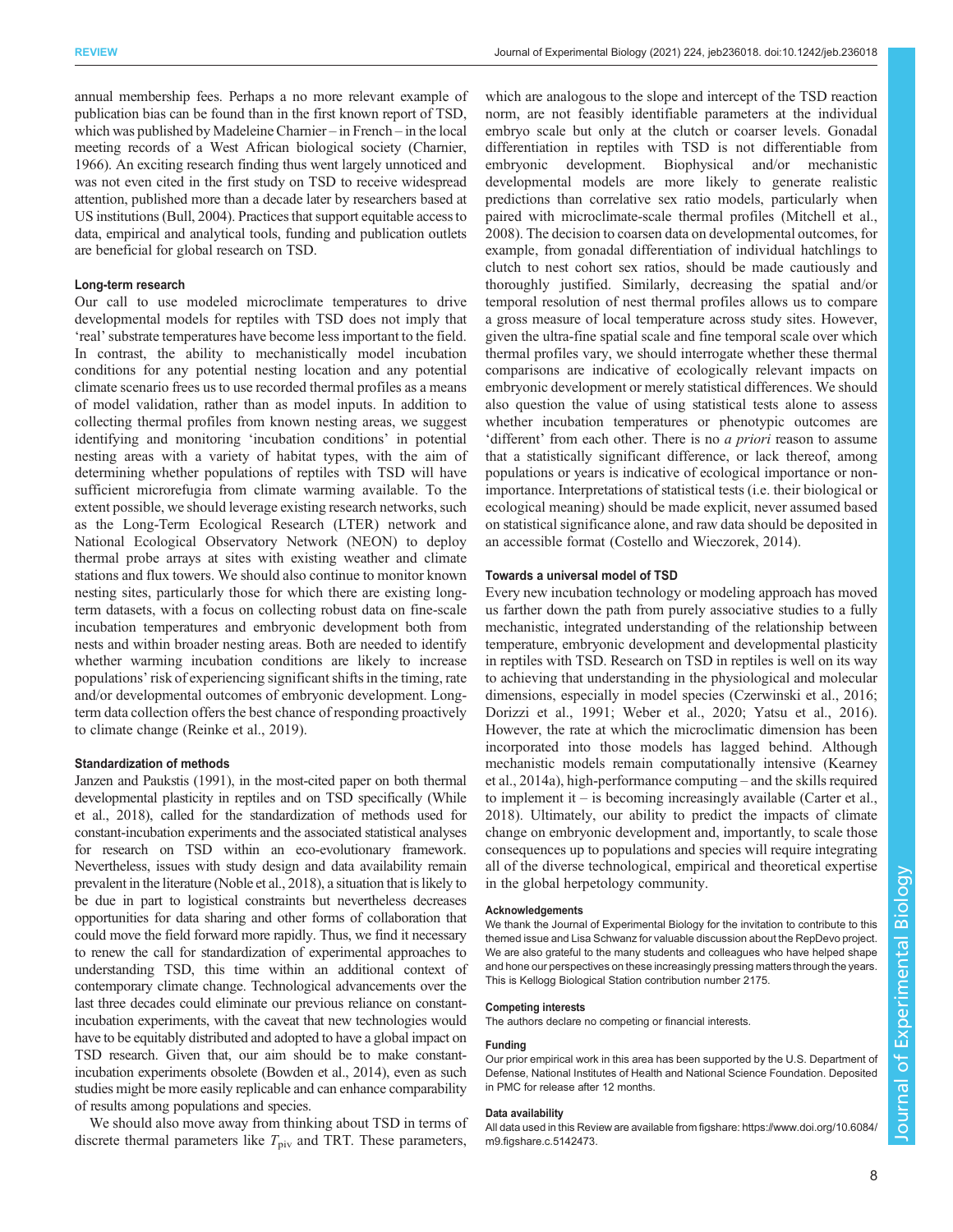#### <span id="page-8-0"></span>References

- Abatzoglou, J. T. [\(2013\). Development of gridded surface meteorological data for](https://doi.org/10.1002/joc.3413) [ecological applications and modelling.](https://doi.org/10.1002/joc.3413) Int. J. Climatol. 33, 121-131. doi:10.1002/ [joc.3413](https://doi.org/10.1002/joc.3413)
- Abreu-Grobois, F. A., Morales-Mé[rida, B. A., Hart, C. E., Guillon, J.-M., Godfrey,](https://doi.org/10.7717/peerj.8451) M. H., Navarro, E. and Girondot, M. [\(2020\). Recent advances on the estimation](https://doi.org/10.7717/peerj.8451) [of the thermal reaction norm for sex ratios.](https://doi.org/10.7717/peerj.8451) PeerJ 8, e8451. doi:10.7717/peerj. [8451](https://doi.org/10.7717/peerj.8451)
- [Barton, M. G., Clusella-Trullas, S. and Terblanche, J. S.](https://doi.org/10.1111/ecog.03655) (2018). Spatial scale, [topography and thermoregulatory behaviour interact when modelling species](https://doi.org/10.1111/ecog.03655)' thermal niches. Ecography 42[, 376-389. doi:10.1111/ecog.03655](https://doi.org/10.1111/ecog.03655)
- Bentley, B. P., Stubbs, J. L., Whiting, S. D. and Mitchell, N. J. (2020). Variation in thermal traits describing sex determination and development in Western Australian sea turtle populations. Funct. Ecol. 34, 2302-2314.
- [Bevan, E. M., Wibbels, T., Shaver, D., Walker, J. S., Illescas, F., Montano, J.,](https://doi.org/10.3354/esr00977) **Ortiz, J., Peñ[a, J. J., Sarti, L., Najera, B. M. Z. et al.](https://doi.org/10.3354/esr00977)** (2019). Comparison of beach [temperatures in the nesting range of Kemp](https://doi.org/10.3354/esr00977)'s ridley sea turtles in the Gulf of [Mexico, Mexico and USA.](https://doi.org/10.3354/esr00977) Endangered Species Res. 40, 31-40. doi:10.3354/ [esr00977](https://doi.org/10.3354/esr00977)
- Bö[hm, M., Collen, B., Baillie, J. E. M., Bowles, P., Chanson, J., Cox, N.,](https://doi.org/10.1016/j.biocon.2012.07.015) [Hammerson, G., Hoffmann, M., Livingstone, S. R., Ram, M. et al.](https://doi.org/10.1016/j.biocon.2012.07.015) (2013). The [conservation status of the world](https://doi.org/10.1016/j.biocon.2012.07.015)'s reptiles. Biol. Conserv. 157, 372-385. doi:10. [1016/j.biocon.2012.07.015](https://doi.org/10.1016/j.biocon.2012.07.015)
- Bowden, R. M. and Paitz, R. T. [\(2018\). Temperature fluctuations and maternal](https://doi.org/10.1002/jez.2183) [estrogens as critical factors for understanding temperature-dependent sex](https://doi.org/10.1002/jez.2183) determination in nature. [J. Exp. Zool. Part A: Ecol. Integr. Physiol.](https://doi.org/10.1002/jez.2183) 329, [177-184. doi:10.1002/jez.2183](https://doi.org/10.1002/jez.2183)
- [Bowden, R. M., Carter, A. W. and Paitz, R. T.](https://doi.org/10.1093/icb/icu016) (2014). Constancy in an inconstant [world: moving beyond constant temperatures in the study of reptilian incubation.](https://doi.org/10.1093/icb/icu016) Integr. Comp. Biol. 54[, 830-840. doi:10.1093/icb/icu016](https://doi.org/10.1093/icb/icu016)
- Bull, J. J. (2004). Perspective on sex determination: past and future. In Temperature-Dependent Sex Determination in Vertebrates (ed. N. Valenzuela and V. Lance), pp. 5-8. Washington, DC: Smithsonian Books.
- [Carter, A. L., Bodensteiner, B. L., Iverson, J. B., Milne-Zelman, C. L., Mitchell,](https://doi.org/10.1111/1365-2435.13410) [T. S., Refsnider, J. M., Warner, D. A. and Janzen, F. J.](https://doi.org/10.1111/1365-2435.13410) (2019). Breadth of the [thermal response captures individual and geographic variation in temperature-](https://doi.org/10.1111/1365-2435.13410)dependent sex determination. Funct. Ecol. 33[, 1928-1939. doi:10.1111/1365-](https://doi.org/10.1111/1365-2435.13410) [2435.13410](https://doi.org/10.1111/1365-2435.13410)
- [Carter, A. L., Kearney, M. R., Hartley, S., Porter, W. P. and Nelson, N. J.](https://doi.org/10.1111/jbi.13152) (2018). [Geostatistical interpolation can reliably extend coverage of a very high-resolution](https://doi.org/10.1111/jbi.13152) [model of temperature-dependent sex determination.](https://doi.org/10.1111/jbi.13152) J. Biogeography 45, [652-663. doi:10.1111/jbi.13152](https://doi.org/10.1111/jbi.13152)
- [Carter, A. L., Kearney, M. R., Mitchell, N. J., Hartley, S., Porter, W. P. and Nelson,](https://doi.org/10.21425/F5FBG27849) N. J. [\(2015\). Modelling the soil microclimate: does the spatial or temporal](https://doi.org/10.21425/F5FBG27849) [resolution of input parameters matter?](https://doi.org/10.21425/F5FBG27849) Fron. Biogeography 7, 138-154. doi:10. [21425/F5FBG27849](https://doi.org/10.21425/F5FBG27849)
- Charnier, M. (1966). Action de la temperature sur la sex ratio chez l'embryon d'Agama agama. Soc. Bull. Oeust. Afr 160, 620-622.
- Chow, D. H. C. and Levermore, G. J. [\(2007\). New algorithm for generating hourly](https://doi.org/10.1177/0143624407078642) [temperature values using daily maximum, minimum and average values from](https://doi.org/10.1177/0143624407078642) climate models. [Building Serv. Eng. Res. Technol.](https://doi.org/10.1177/0143624407078642) 28, 237-248. doi:10.1177/ [0143624407078642](https://doi.org/10.1177/0143624407078642)
- Costello, M. J. and Wieczorek, J. [\(2014\). Best practice for biodiversity data](https://doi.org/10.1016/j.biocon.2013.10.018) [management and publication.](https://doi.org/10.1016/j.biocon.2013.10.018) Biol. Conserv. 173, 68-73. doi:10.1016/j.biocon. [2013.10.018](https://doi.org/10.1016/j.biocon.2013.10.018)
- [Czerwinski, M., Natarajan, A., Barske, L., Looger, L. L. and Capel, B.](https://doi.org/10.1016/j.ydbio.2016.09.018) (2016). A [timecourse analysis of systemic and gonadal effects of temperature on sexual](https://doi.org/10.1016/j.ydbio.2016.09.018) [development of the red-eared slider turtle](https://doi.org/10.1016/j.ydbio.2016.09.018) Trachemys scripta elegans. Dev. Biol. 420[, 166-177. doi:10.1016/j.ydbio.2016.09.018](https://doi.org/10.1016/j.ydbio.2016.09.018)
- Dallwitz, M. J. and Higgins, J. P. (1992). User's Guide to DEVAR: A Computer Program for Estimating Development Rate as a Function of Temperature. 2nd edition. CSIRO Aust. Div. Entomol. Rep. No. 2.
- [Davy, R., Esau, I., Chernokulsky, A., Outten, S. and Zilitinkevich, S.](https://doi.org/10.1002/joc.4688) (2017). [Diurnal asymmetry to the observed global warming.](https://doi.org/10.1002/joc.4688) Int. J. Climatol. 37, 79-93. [doi:10.1002/joc.4688](https://doi.org/10.1002/joc.4688)
- Delmas, V., Prevot-Julliard, A.-C., Pieau, C. and Girondot, M. (2008). A mechanistic model of temperature-dependent sex determination in a chelonian: the European pond turtle. Funct. Ecol. 22, 84-93.
- Divers, S. J. [\(2015\). Endoscopic sex identification in chelonians and birds](https://doi.org/10.1016/j.cvex.2015.05.006) (psittacines, passerines, and raptors). [Veterinary Clin. North Am.: Exot. Anim.](https://doi.org/10.1016/j.cvex.2015.05.006) Pract. 18[, 541-554. doi:10.1016/j.cvex.2015.05.006](https://doi.org/10.1016/j.cvex.2015.05.006)
- [Doody, J. S., Guarino, E., Georges, A., Corey, B., Murray, G. and Ewert, M.](https://doi.org/10.1007/s10682-006-0003-2) [\(2006\). Nest site choice compensates for climate effects on sex ratios in a lizard](https://doi.org/10.1007/s10682-006-0003-2) [with environmental sex determination.](https://doi.org/10.1007/s10682-006-0003-2) Evol. Ecol. 20, 307-330. doi:10.1007/ [s10682-006-0003-2](https://doi.org/10.1007/s10682-006-0003-2)
- [Dorizzi, M., Mignot, T.-M., Guichard, A., Desvages, G. and Pieau, C.](https://doi.org/10.1111/j.1432-0436.1991.tb00216.x) (1991). [Involvement of oestrogens in sexual differentiation of gonads as a function of](https://doi.org/10.1111/j.1432-0436.1991.tb00216.x) temperature in turtles. Differentiation 47[, 9-17. doi:10.1111/j.1432-0436.1991.](https://doi.org/10.1111/j.1432-0436.1991.tb00216.x) [tb00216.x](https://doi.org/10.1111/j.1432-0436.1991.tb00216.x)
- [Du, W.-G., Shine, R., Ma, L. and Sun, B.-J.](https://doi.org/10.1098/rspb.2019.2078) (2019). Adaptive responses of the [embryos of birds and reptiles to spatial and temporal variations in nest](https://doi.org/10.1098/rspb.2019.2078) temperatures. Proc. R. Soc. B Biol. Sci. 286[, 20192078. doi:10.1098/rspb.2019.](https://doi.org/10.1098/rspb.2019.2078) [2078](https://doi.org/10.1098/rspb.2019.2078)
- Faye, E., Rebaudo, F., Yánez-Cajo, D., Cauvy-Fraunié, S. and Dangles, O. [\(2016\). A toolbox for studying thermal heterogeneity across spatial scales: from](https://doi.org/10.1111/2041-210X.12488) [unmanned aerial vehicle imagery to landscape metrics.](https://doi.org/10.1111/2041-210X.12488) Methods Ecol. Evol. 7, [437-446. doi:10.1111/2041-210X.12488](https://doi.org/10.1111/2041-210X.12488)
- Fish, M. R., Côté[, I. M., Horrocks, J. A., Mulligan, B., Watkinson, A. R. and](https://doi.org/10.1016/j.ocecoaman.2007.09.002) Jones, A. P. [\(2008\). Construction setback regulations and sea-level rise:](https://doi.org/10.1016/j.ocecoaman.2007.09.002) [mitigating sea turtle nesting beach loss.](https://doi.org/10.1016/j.ocecoaman.2007.09.002) Ocean Coastal Manag. 51, 330-341. [doi:10.1016/j.ocecoaman.2007.09.002](https://doi.org/10.1016/j.ocecoaman.2007.09.002)
- [Fuentes, M. M. P. B., Limpus, C. J. and Hamann, M.](https://doi.org/10.1111/j.1365-2486.2010.02192.x) (2011). Vulnerability of sea [turtle nesting grounds to climate change.](https://doi.org/10.1111/j.1365-2486.2010.02192.x) Global Change Biol. 17, 140-153. doi:10. [1111/j.1365-2486.2010.02192.x](https://doi.org/10.1111/j.1365-2486.2010.02192.x)
- [Fuentes, M. M. P. B., Monsinjon, J., Lopez, M., Lara, P., Santos, A., dei](https://doi.org/10.1016/j.ecolmodel.2017.09.022) [Marcovaldi, M. A. G. and Girondot, M.](https://doi.org/10.1016/j.ecolmodel.2017.09.022) (2017). Sex ratio estimates for species [with temperature-dependent sex determination differ according to the proxy used.](https://doi.org/10.1016/j.ecolmodel.2017.09.022) Ecol. Model. 365[, 55-67. doi:10.1016/j.ecolmodel.2017.09.022](https://doi.org/10.1016/j.ecolmodel.2017.09.022)
- Geiger, R., Aron, R. H. and Todhunter, P. (2003). The Climate Near the Ground, 6th edn. Rowman and Littlefield.
- Georges, A. [\(1989\). Female turtles from hot nests: is it duration of incubation or](https://doi.org/10.1007/BF00377078) [proportion of development at high temperatures that matters?](https://doi.org/10.1007/BF00377078) Oecologia 81, [323-328. doi:10.1007/BF00377078](https://doi.org/10.1007/BF00377078)
- [Georges, A., Beggs, K., Young, J. E. and Doody, J. S.](https://doi.org/10.1086/425200) (2005). Modelling [development of reptile embryos under fluctuating temperature regimes.](https://doi.org/10.1086/425200) Physiol. Biochem. Zool. 78[, 18-30. doi:10.1086/425200](https://doi.org/10.1086/425200)
- [Georges, A., Limpus, C. and Stoutjesdijk, R.](https://doi.org/10.1002/jez.1402700504) (1994). Hatchling sex in the marine turtle Caretta caretta [is determined by proportion of development at a temperature,](https://doi.org/10.1002/jez.1402700504) [not daily duration of exposure.](https://doi.org/10.1002/jez.1402700504) J. Exp. Zool. 270, 432-444. doi:10.1002/jez. [1402700504](https://doi.org/10.1002/jez.1402700504)
- Girondot, M. (1999). Statistical description of temperature-dependent sex determination using maximum likelihood. Evol. Ecol. Res. 1, 479-486.
- Girondot, M. and Kaska, Y. [\(2014\). A model to predict the thermal reaction norm for](https://doi.org/10.1016/j.jtherbio.2014.08.005) [the embryo growth rate from field data.](https://doi.org/10.1016/j.jtherbio.2014.08.005) J. Thermal Biol. 45, 96-102. doi:10.1016/j. [jtherbio.2014.08.005](https://doi.org/10.1016/j.jtherbio.2014.08.005)
- [Girondot, M., Ben Hassine, S., Sellos, C., Godfrey, M. and Guillon, J.-M.](https://doi.org/10.1159/000280585) (2010). [Modeling thermal influence on animal growth and sex determination in reptiles:](https://doi.org/10.1159/000280585) [being closer to the target gives new views.](https://doi.org/10.1159/000280585) Sex. Dev. 4, 29-38. doi:10.1159/ [000280585](https://doi.org/10.1159/000280585)
- [Girondot, M., Monsinjon, J. and Guillon, J.-M.](https://doi.org/10.1016/j.jtherbio.2018.02.006) (2018). Delimitation of the [embryonic thermosensitive period for sex determination using an embryo growth](https://doi.org/10.1016/j.jtherbio.2018.02.006) [model reveals a potential bias for sex ratio prediction in turtles.](https://doi.org/10.1016/j.jtherbio.2018.02.006) J. Thermal Biol. 73, [32-40. doi:10.1016/j.jtherbio.2018.02.006](https://doi.org/10.1016/j.jtherbio.2018.02.006)
- [Grayson, K. L., Mitchell, N. J., Monks, J. M., Keall, S. N., Wilson, J. N. and](https://doi.org/10.1371/journal.pone.0094214) Nelson, N. J. [\(2014\). Sex ratio bias and extinction risk in an isolated population of](https://doi.org/10.1371/journal.pone.0094214) tuatara (Sphenodon punctatus). PLoS ONE 9[, e94214. doi:10.1371/journal.pone.](https://doi.org/10.1371/journal.pone.0094214) [0094214](https://doi.org/10.1371/journal.pone.0094214)
- [Greenspan, S. E., Morris, W., Warburton, R., Edwards, L., Duffy, R., Pike, D. A.,](https://doi.org/10.1111/2041-210X.12619) Schwarzkopf, L. and Alford, R. A. [\(2016\). Low-cost fluctuating-temperature](https://doi.org/10.1111/2041-210X.12619) [chamber for experimental ecology.](https://doi.org/10.1111/2041-210X.12619) Methods Ecol. Evol. 7, 1567-1574. doi:10. [1111/2041-210X.12619](https://doi.org/10.1111/2041-210X.12619)
- [Hannah, L., Flint, L., Syphard, A. D., Moritz, M. A., Buckley, L. B. and](https://doi.org/10.1016/j.tree.2014.04.006) McCullough, I. M. [\(2014\). Fine-grain modeling of species](https://doi.org/10.1016/j.tree.2014.04.006)' response to climate [change: holdouts, stepping-stones, and microrefugia.](https://doi.org/10.1016/j.tree.2014.04.006) Trends Ecol. Evol. 29, [390-397. doi:10.1016/j.tree.2014.04.006](https://doi.org/10.1016/j.tree.2014.04.006)
- Janzen, F. J. [\(1994a\). Climate change and temperature-dependent sex](https://doi.org/10.1073/pnas.91.16.7487) determination in reptiles. [Proc. Natl. Acad. Sci. USA](https://doi.org/10.1073/pnas.91.16.7487) 91, 7487-7490. doi:10. [1073/pnas.91.16.7487](https://doi.org/10.1073/pnas.91.16.7487)
- Janzen, F. J. [\(1994b\). Vegetational cover predicts the sex ratio of hatchling turtles in](https://doi.org/10.2307/1939620) natural nests. Ecology 75[, 1593-1599. doi:10.2307/1939620](https://doi.org/10.2307/1939620)
- Janzen, F. J. and Paukstis, G. L. [\(1991\). Environmental sex determination in](https://doi.org/10.1086/417143) [reptiles: ecology, evolution, and experimental design.](https://doi.org/10.1086/417143) Q. Rev. Biol. 66, 149-179. [doi:10.1086/417143](https://doi.org/10.1086/417143)
- [Jensen, M. P., Allen, C. D., Eguchi, T., Bell, I. P., LaCasella, E. L., Hilton, W. A.,](https://doi.org/10.1016/j.cub.2017.11.057) Hof, C. A. M. and Dutton, P. H. [\(2018\). Environmental warming and feminization](https://doi.org/10.1016/j.cub.2017.11.057) [of one of the largest sea turtle populations in the world.](https://doi.org/10.1016/j.cub.2017.11.057) Curr. Biol. 28, 154-159.e4. [doi:10.1016/j.cub.2017.11.057](https://doi.org/10.1016/j.cub.2017.11.057)
- Kearney, M. and Porter, W. [\(2009\). Mechanistic niche modelling: combining](https://doi.org/10.1111/j.1461-0248.2008.01277.x) [physiological and spatial data to predict species](https://doi.org/10.1111/j.1461-0248.2008.01277.x)' ranges. Ecol. Lett. 12, 334-350. [doi:10.1111/j.1461-0248.2008.01277.x](https://doi.org/10.1111/j.1461-0248.2008.01277.x)
- [Kearney, M. R. and Porter, W. P.](https://doi.org/10.1111/ecog.02360) (2017). NicheMapR an R package for [biophysical modelling: the microclimate model.](https://doi.org/10.1111/ecog.02360) Ecography 40, 664-674. doi:10. [1111/ecog.02360](https://doi.org/10.1111/ecog.02360)
- [Kearney, M. R. and Porter, W. P.](https://doi.org/10.1111/ecog.04680) (2020). NicheMapR an R package for [biophysical modelling: the ectotherm and dynamic energy budget models.](https://doi.org/10.1111/ecog.04680) Ecography 43[, 85-96. doi:10.1111/ecog.04680](https://doi.org/10.1111/ecog.04680)
- [Kearney, M. R., Isaac, A. P. and Porter, W. P.](https://doi.org/10.1038/sdata.2014.6) (2014b). microclim: global estimates [of hourly microclimate based on long-term monthly climate averages.](https://doi.org/10.1038/sdata.2014.6) Sci. Data 1, [140006. doi:10.1038/sdata.2014.6](https://doi.org/10.1038/sdata.2014.6)